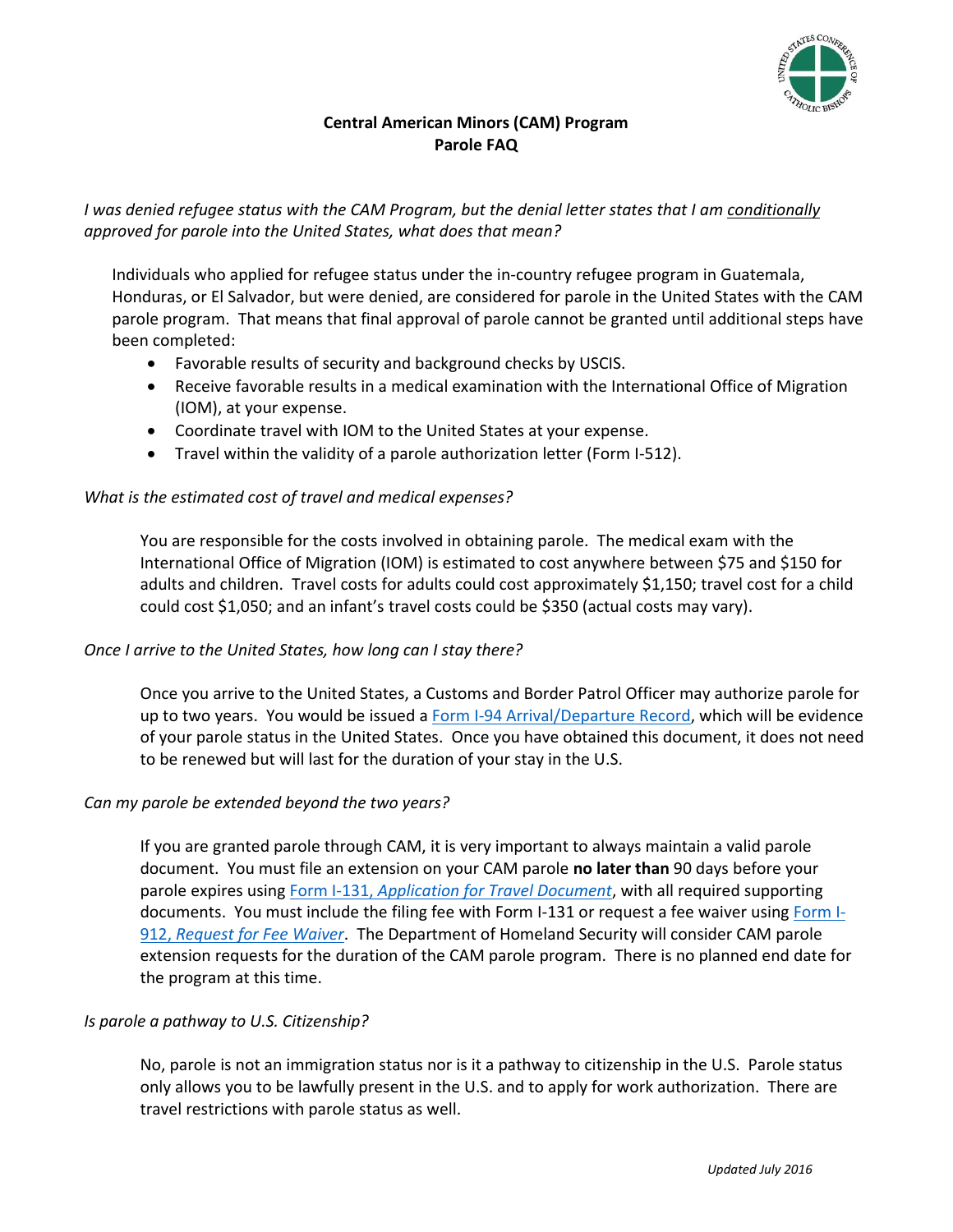

#### *Will I be authorized to work in the U.S. with parole status?*

Under CAM parole you are eligible to apply to work in the U.S. You must apply for a work permit after entering the U.S. and can do this by filling out Form I-765 *[Application for Employment](https://www.uscis.gov/i-765)  [Authorization](https://www.uscis.gov/i-765)*, with the required documentation and either the filing fee or the request for a fee waiver, [Form I-912.](https://www.uscis.gov/i-912) If your Form I-765 is approved, you will receive an Employment Authorization Document (EAD) valid through your parole period. If you want to continue to work in the U.S. after that expiration date, you must file Form I-765 again (with the filing fee or the fee waiver form) when you request an extension of CAM parole.

# *Can I travel outside of the U.S. with parole status?*

If you travel outside the U.S. with parole status you may not be eligible to return, unless you apply for advance parole. If you plan to travel outside the U.S. during your parole period and would like to return to the U.S., you must fill out Form I-131, *[Application for Travel Document](https://www.uscis.gov/i-131)*, with the required filing fee or with Form I-912, *[Request for Fee Waiver](https://www.uscis.gov/i-912)*. Travel authorization is only granted if there is an urgent humanitarian reason such as obtaining medical treatment, attending funeral services of a family member, or visiting an ailing relative. For more information on Advance Parole se[e Instructions for Form I-131.](https://www.uscis.gov/sites/default/files/files/form/i-131instr.pdf)

# *Am I eligible for public benefits under parole?*

Sometimes, a person who is granted parole can receive public benefits and would only be considered to be eligible after five years of having been paroled into the U.S. and having a current parole period of more than one year. Eligibility is also dependent on the requirements of each specific program. Parolees are usually not eligible for Supplemental Security Income (SSI) and Supplemental Nutrition Assistance Program (SNAP). It is up to each State to determine eligibility of parolees for Temporary Assistance to Needy Families (TANF), Medicaid, and Children's Health Insurance Program (CHIP). If you have any questions regarding eligibility for public benefits, please contact your local [Resettlement Agency.](http://www.wrapsnet.org/Portals/1/Affiliate%20Directory%20Posting/FY%202014%20Affiliate%20Directory/Public%20Affiliate%20Directory%202-17-15.pdf)

#### *When will my parole period end?*

Your parole period with the CAM program may initially be authorized for two years with the ability to extend the period. Your status will be terminated if:

- You leave the United States without permission for advance parole.
- You violate any laws in the United States.
- The Secretary of Homeland Security terminates the parole program.
- You do not apply for an extension on time (as explained above).

If your parole expires or is terminated and you do not depart the United States, you will begin to accrue unlawful presence, meaning you will be considered to be in the United States illegally. This may bar you from future immigration benefits and you may be placed in removal proceedings before a judge to be removed from the United States.